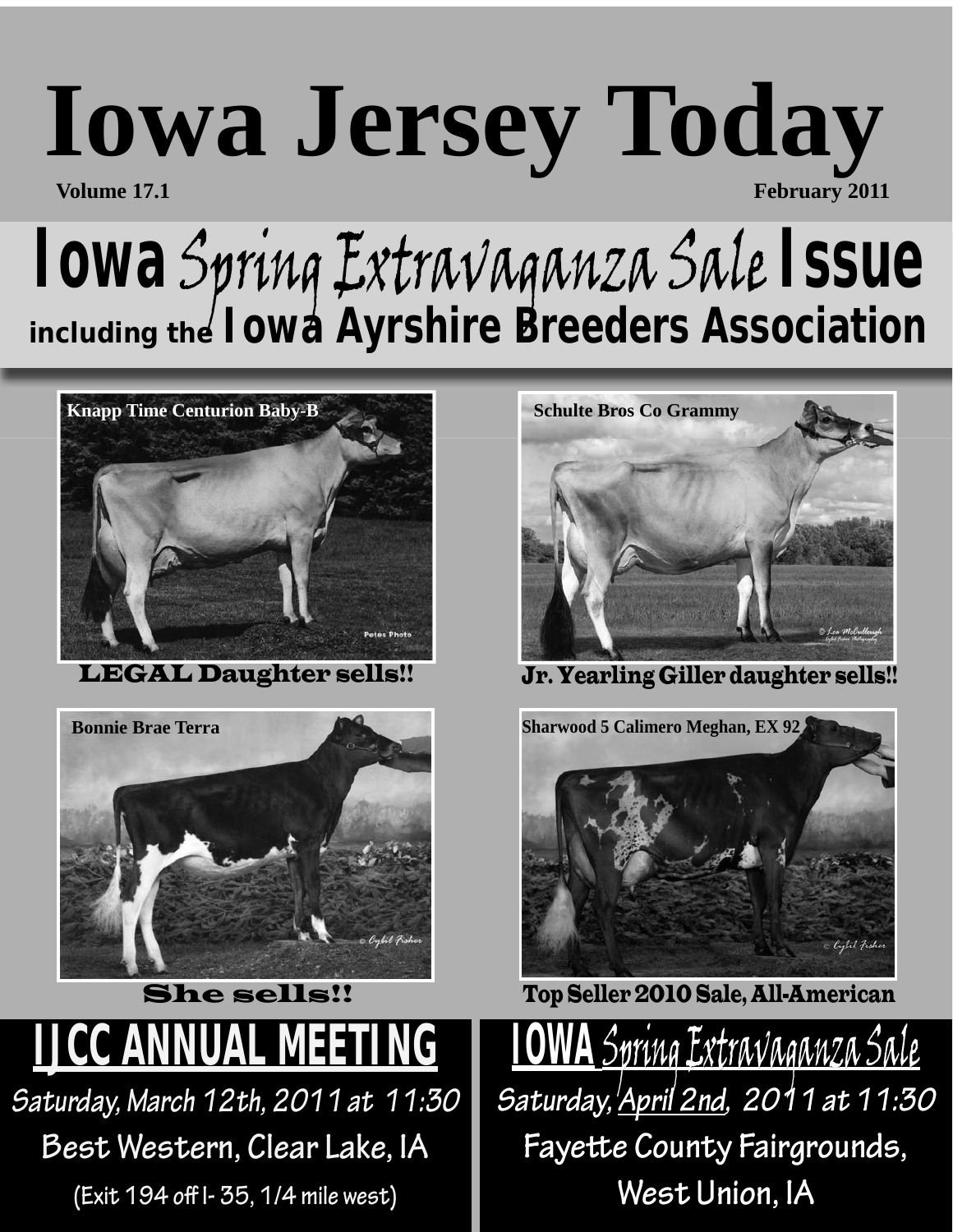**February 2011 IOWA Jersey Today Volume 17.1** 

*Iowa Jersey Cattle Club*  $\tilde{\Omega}$ fficers

**President: Jeff Holtz** 24821 13th St. Maquoketa, IA 52060 563-652-4480

**Vice President: Harvey Metzger** 2187 110th St. Larchwood, IA 51241 712-478-4627

**Secretary/Treasurer: Jennifer Zumbach** 3371 227th Ave. Hopkinton, IA 52237 563-580-8852 \* iowajerseycattleclub@yahoo.com

**AJCA Director: Jerry Spielman** 1892 M Road Seneca, KS 66538 785-336-2581

**AJCA-NAJ Representative: Leah Johnson** 5586 Guilford Ave, Apt # 5 Fitchburg, WI 53711 614-296-3621 ljohnson@usjersey.com

Check out our Convention page on the AJCA website www.usjersey.com! ALSOsee our Jersey page on the ISDA website www.iowadairy.org!

The Iowa Jersey Today is published three times annually by the Iowa Jersey Cattle Club for the Iowa Jersey Cattle Club. All correspondence and submissions should be directed to the IJCC.

 **New Subscription Rates are \$15 for one year & includes an associate membership in the Iowa Jersey Cattle Club, and \$25 for one year and includes an active membership.** Checks should be made out and sent to the **Iowa Jersey Cattle Club** Jennifer Zumbach 3371 227th Ave. Hopkinton, IA 52237 **Phone**: 563-580-8852

#### Iowa Jersey Today Advertising Rates

There are several sizes to accommodate any need. Please contact Jennifer Zumbach if you have any questions.

#### **Next issue will go out in May-June 2011.**

| <b>Farm Business Ads</b> | <b>Company Ads</b> |                      |      |  |  |
|--------------------------|--------------------|----------------------|------|--|--|
| Full Page--              | \$50               | Full Page-\$100      |      |  |  |
| $\frac{1}{2}$ Page--     | \$35               | $\frac{1}{2}$ Page-- | \$70 |  |  |
| $\frac{1}{4}$ Page--     | \$30               | 1/4 Page-- \$60      |      |  |  |
| Credit card--\$25        |                    | Credit card--\$50    |      |  |  |
|                          |                    |                      |      |  |  |

THREE Full Page Farm ads are only \$130 if paid in full with first ad. Three Company ads are \$285 if PIF with 1st ad.

2 *Iowa Jersey Today*- February 2011

*On the Cover*

Get ready for our Meeting (March 12th) and Sale (April 2nd)!

#### *Calendar of Events*

March<br> $12$ 

 12 IJCC Annual meeting, Best Western, Clear Lake, IA 11:30 meal, meeting to follow. Guest Speaker Bob Bignami, Brentwood Farms, nominee for AJCA President

April 2 Iowa Spring Extravaganza Sale, West Union, Fayette County fairgrounds 11:30 August

- 11 Iowa State Fair Junior Jersey Show<br>12 Iowa State Fair Open Jersey Show
- Iowa State Fair Open Jersey Show

September

16 National Cattle Congress Show, Waterloo, IA

#### *Table of Contents*

| 23 |
|----|
| 25 |
| 27 |
| 27 |
| BС |

#### *Index to Advertisers*

|                                                       | Knapp Time Jerseys --------------------- 20            |     |
|-------------------------------------------------------|--------------------------------------------------------|-----|
|                                                       | Kunde Jersey Farm ---------------------- 9             |     |
| Cinnamon Ridge Dairy --------------------- 27         | Lyon Jerseys ---------------------------------- 19     |     |
| Covington Jerseys -------------------------------- 10 | Multi Rose Jerseys ------------------------ 21         |     |
| Edgebrook Jerseys ---------------------- 15           | New-Ayr Farm ---------------------------- 25           |     |
| Gene Henderson --------------------------------- 23   |                                                        |     |
| Golden Dream Jerseys --------------------- 24         | Sharward Farm --------------------------- 17           |     |
| Hei-Bri Jerseys --------------------------------- 16  | Ski Pal Ayrshires --------------------------           | -18 |
| Holtz View Farm ------------------------------- 12    | Strottmann Jerseys ---------------------- 27           |     |
| Iowa Ayrshire Breeders Association ---- 6             | Summit Farm -----------------------------              | 13  |
|                                                       | Yarrabee Farm ----------------------------------14, 22 |     |
|                                                       |                                                        |     |

#### IOWA JERSEY CATTLE CLUB MEMORIAL SCHOLARSHIP

The object of this scholarship is to help further the education of worthy IJCC Junior members. It is awarded during the annual IJCC Summer Picnic annually. It is funded by:

- 1. A special trust fund set up by the club and overseen by the Secretary-Treasurer
- 2. Donations received from individuals commemorating former (or current) IJCC members & the Jersey Community.

Donations have been made and the scholarship is given in the name of the following people (denotes contributor): Howard Lyon (Lyon family), deceased members (IJCC), John Taylor (IJCC), James Stock (IJCC), Eric Krekel (IJCC), Frieda Gates (IJCC), Ivan Gates (proceeds from a picture which was sold), Frank Scott, Pam Storbeck (IJCC, family), Joe O'Neil (IJCC), Jacob Pleis (IJCC, family), L. Claire Gates ('05 Iowa Jersey Sale donations, family, IJCC), Earl Lyon (IJCC), Robert Cline (IJCC), Joyce Muller (IJCC, family) and Gene Krekel (IJCC, Lyon Jerseys), Helen Lyon (IJCC, Robert Lyon, Lyon Jerseys), Russell "Bud" Lyon (IJCC, Lyon Jerseys), Ryan Graber (IJCC), Mary June Metzger (IJCC), and Brodie Lantzky (IJCC). The IJCC donates money toward the scholarship in lieu of sending flowers for the services. Thank you to all who make this scholarship possible by contributing in memory of IJCC members and members of the Jersey Community. Please contact Jennifer Zumbach for information about the IJCC Memorial Scholarship.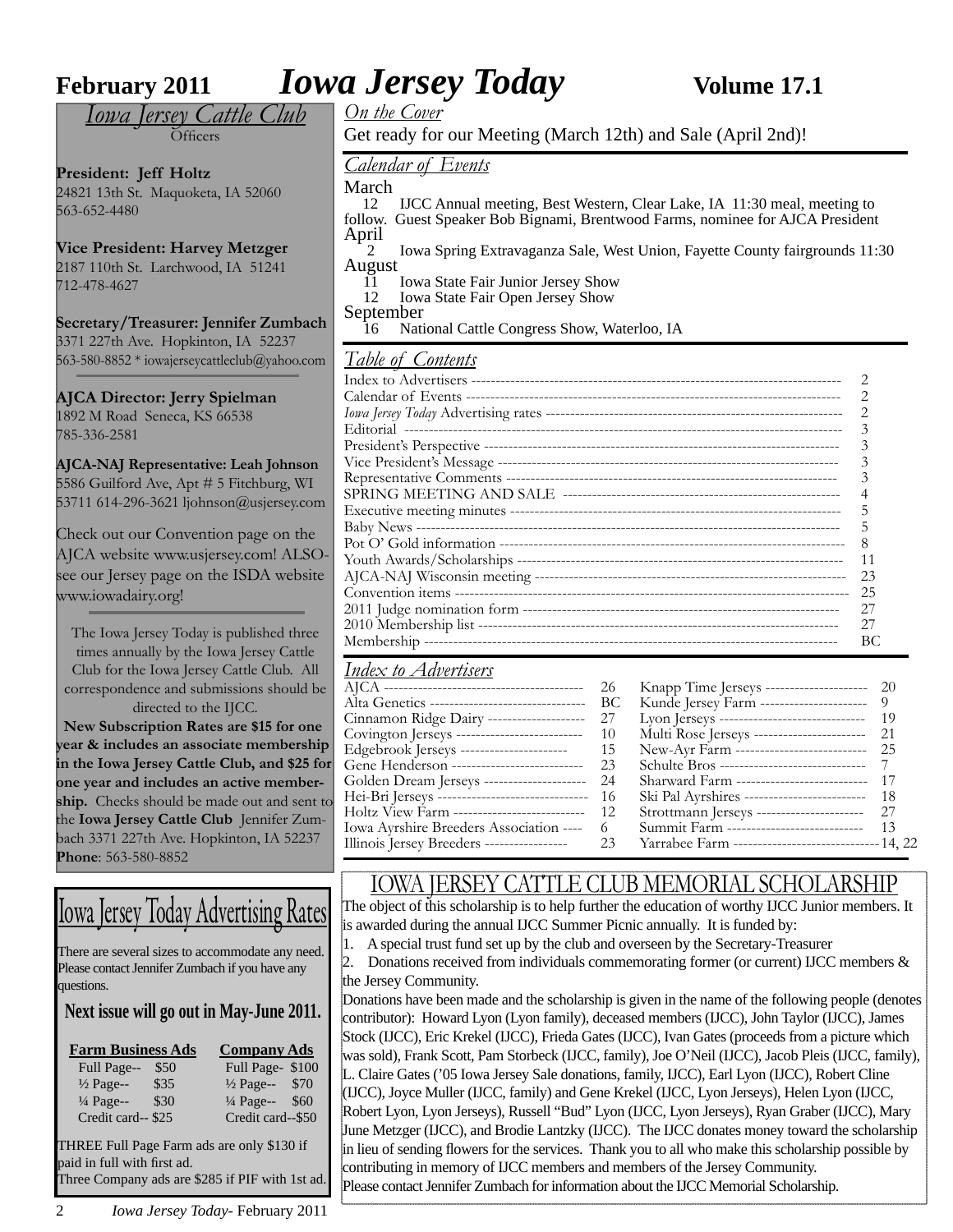

#### **President's Perspective**

Hope this finds you all well and **Me** hopefully thawed out. After this past winter we had we are all deserving of  $\mathbf{I} \times \mathbf{I}$  some warmth. We did finally melt some of the snow around here. We finally have a two lane road again past our place. We were snowed in for three days. Was sure

nice to get out and see others besides Lisa & Mary.

 Heard the other day Al Gore was on TV and said that all this cold weather & the large amounts of snow we were having is due to global warming. He claims this is the first signs of it. (yeah right) Just wish people would stop paying him for spreading his garbage around! Enough of that.

 Lets talk spring meeting. Hope you all can make it. Lots of items to go through. Also Bob Bigmami is scheduled to be there. He is running for National President and has a wealth of knowledge. If you have never heard this man talk, you are in for a treat. Hope you all can be there.

State sale time is fast approaching, so lets all do what we can to help support it. Whether you consign or purchase, your support is greatly appreciated. If you can help before, during or after the sale, get in contact with Dave Koss and he will be happy to put you to work. This is a great time to be working with the great Jersey cow. Demand is great for Jersey Genetics, the perfect time to market some.

In closing, would like your support in my re-election bid for your Iowa Jersey Cattle Club President. Until next time, *Jeff Holtz*



#### **Editorial**

 I hope you enjoy reading through this issueit was a thrill to put it together with members of the Iowa Ayrshire Breeders Association in conjunction with our combined Spring Sale.

 There is a lot of activity coming up this spring for the Iowa Jersey Cattle Club members. We

are looking for a huge turnout for the Annual Spring meeting, barring the final winter snow storm! Bob Bignami plans to attend and speak following our business meeting and meal. Please bring you family for the buffet lunch and enjoy the conversation and club discussion. We will make sure to get through the club business quickly to make sure you have enough time to get back home for milking.

 The sale will include a special Pot O' Gold portion this year- see page 8 for more information on that!

 Thank you to our advertisers for supporting this publication and the IJCC. Your continued support makes this a magazine that hundreds of people look forward to receiving three times a year. I receive many compliments on it and several people tell me they put down what they are doing as soon as it comes; that's due to your continued involvement. Iowa is host to many great Jersey herds. If you would like to begin advertising, please let me know.

 Make sure to send in your 2012 Iowa State Fair judge nominations to President Jeff Holtz. Those will be voted on at the Spring meeting. Information is on the inside back cover. There are many Jersey Youth opportunities coming up- I've listed some on page 11. Please take advantage of them!

Until Spring Proudly yours, *Jennifer Zumbach*

#### **Vice President's Message**

Wow! What a winter! It seems like it never ends. We hope everyone has been able to handle the power outages, roof collapses, and all else this winter has brought.

 Moving on, I have noticed a big increase in the number of calls for breeding stock in the

last six weeks. We all need to take a look at our herds and consign some outstanding animals for the state sale. It looks to me by the early interest that we should have an outstanding sale! We are also excited about the nominations we've seen for our Pot O' Gold Sale! We hope to see you there!

 We look forward to seeing you at the Spring meeting at Clear Lake. Bob Bignami is planning to speak once our business meeting is finished. Milk prices are looking up! What an exciting year we have in store! *Harvey Metzger*

The quality of your life will be measured by the summation of the seemingly insignificant decisions you will make throughout your life.



#### **Representative Comments**

 Hello All, With thoughts of spring on the mind, I would like to send a greeting from the AJCA-NAJ. Very exciting things are in store for 2011. First off, I want to share with you the newest marketing tool now offered through JMS. JerseyBid.com was just launched in February and we are very excited about the possibilities. If you are looking for animals or looking to sell

animals, check out the site. Sales will be run on the fourth Tuesday of the month with bidding opening two weeks prior. It is a great way to connect buyers and sellers coast to coast. Let me know if you have hot consignments that you would like to list!

Also, with genomics the hot buzz work of the industry, don't forget to genomic test! AJCA offers genomic testing at very affordable rates! For just \$30 (REAP herds) or \$40 (non-REAP herds) you can 3K genomic test any of your animals – and have unlimited marketing potential. If you are looking for specific information about genomic testing please check out our website www.usjersey.com or give me a call.

Make sure to also be thinking of the National Heifer Sale which is in WI this year! This sale will be an ALL donation sale in support of the Youth Fund as well as Jersey Youth Academy. All heifers will be genomically tested. If you have heifers that you would like to consign, get them in today to ensure that the genomic tests will be included in the catalog. Mark down June 25th on the calendar!

I look forward to seeing you this spring. If there is anything I can help (registrations, consignments, genomic testing, etc.) please let me know!

Regards, *Leah Johnson*, Central Plains Area Representative Email: ljohnson@usjersey.com Cell: 614.296.3621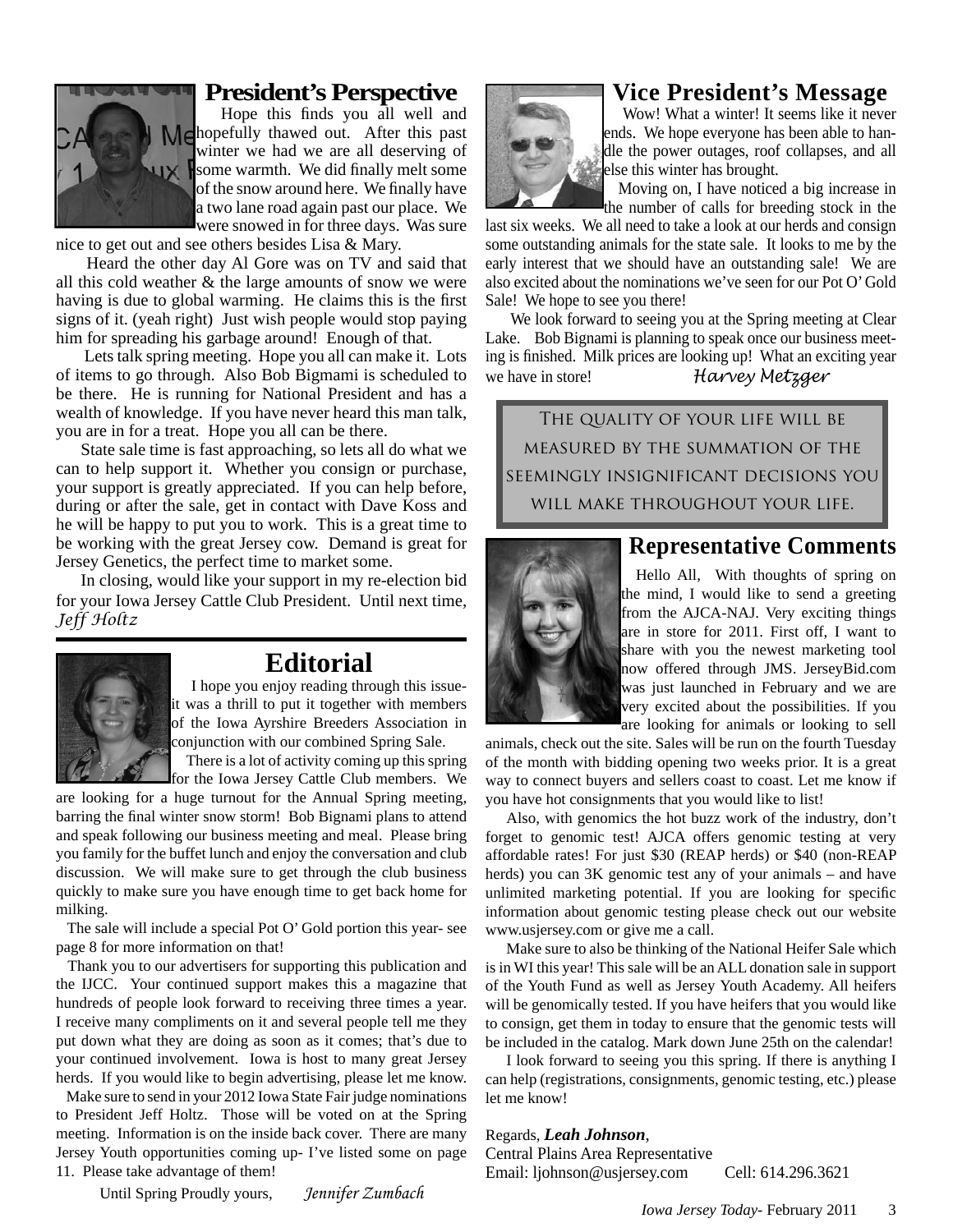## *2011 Executive Meeting minutes* The Executive meeting of the Iowa Jersey Cattle Club was called to order by President Jeff Holtz at 7:10 PM on January 13th. Vice

President, Harvey Metzger and Secretary-Treasurer Jennifer Zumbach were also present. Business discussed included:

State Sale will have a different date this year to not conflict with the Minnesota Sale. It will be on April 2nd at the Fayette County Fairgrounds, West Union. The Ayrshire Breeders plan to increase their commission from 11% to 13% to cover increasing costs. If the IJCC wanted to continue to receive 3%, we would need to raise the commission on the Jersey consignments (from 15% to 18%). Harvey said there would be some people coming from NW Iowa to help show animals through the ring. Jeff will clarify with Dave Koss the TB restrictions so we can inform potential consignors. There will be a Hawkeye Pot O Gold sale this year with 4-5 head, available only to youth. There will be a 25% commission which will directly go into the fund to be paid out when these animals have productions records to compare. More information will be available at a later time. Jeff was going to see if the Ayrshire Breeders would allow the whole amount to go into the Pot O Gold Fund. Jennifer mentioned plans to include Ayrshire Breeders in the Winter magazine as a Sale Issue. Jeff said there would be more discussion at the upcoming Ayrshire meeting.

• Several locations were mentioned for the Spring meeting. The Best Western location in Clear Lake just off I-35 seemed to be a central location that would be easy to get to. Bob Bigmani plans to attend and speak to the group. He has been nominated for AJCA President.

• State Fair- Rhonda Guy is still meeting with the Iowa State Fair Board to discuss any changes that may affect this year's fair. Jeff will have more details at the Spring meeting. Jeff Core will judge the show this year. The ISU Dairy Science Club will do the Boulevard of Breeds this year with animals from Churchill and Lyon families. There will be a nomination form in the Winter IJT for judges for the 2012 Iowa State Fair Show. Jeff asked to include information so people could call or email their selections since many people do that anyway.

• Budget- Balance in checking is \$1722.05, 2007 Convention Savings is \$8916.88 and the UBS Scholarship fund is \$10907.39. Jennifer presented the balance sheet from the past year and a budget for 2011 for review. It will be voted on at the Spring meeting. Harvey asked to check on the amount of Wisconsin's donation for our convention in expectation that we will receive a request from them for 2010. The Iowa PDCC is asking for donations from Iowa Breed organizations to fund Iowa State Fair activities, in lieu of the auction once held at the ISF.

• National Cattle Congress- will have a show again this year- they are looking to include a Junior Show at some point.

• Iowa Jersey Today- Jennifer suggested letting Heuss Printing mail the magazines, in addition to printing them. She provided some cost difference estimates and Harvey and Jeff agreed to do the Winter issue that way and bring the real amounts to discuss at the March meeting for further discussion.

• Summer Picnic- suggestions from last year are Kunde Jersey Farm and HeiBri Jerseys. Others are welcome to volunteer. Please let one of the officers know if you would like to host the 2011 IJCC picnic.

• AJCA Nominations- Joe and Duffy Lyon were nominated for Master Breeder and Kevin and Cari Knapp for Young Jersey Breeder in 2011. Jeff suggested Jennifer and Dave Zumbach for 2012, Jennifer suggested Michael Kunde in the coming years.

• Kara Maxwell and Kari Lien will both be nominated for AJCA Youth Achievement awards

• Kara does need a calf for winning the Iowa Breed Award. David and Donna Kunde have offered to donate it.

• The Dairy Star is willing to print any news stories (awards, babies, deaths, etc) within the month of occurrence. Please send the info to Jennifer and she can forward it on to the staff so they can include it.

The meeting adjourned at 8:10pm.



 *Josie Marie* was born 12-29-10 to Ethan and Trixie Metzger, Steen, MN. She weighed 7 lb. 8 oz. She joins big sisters Erica (4) and Ellie (2). Grandparents are Harvey and Mary Metzger, Larchwood, IA.

 *Logan Charles* was born 1-6-11 to Kevin and Cari Knapp, Larchwood, IA. He weighed 8lb 3oz. He joins big brother and sisters, Nathan (7), Tara (6), Angie (4) and Erica (2).

 *Zachary Jackson* was born 1-3-11 to Zach and Danielle Schulte, Blairstown, IA. Grandparents are Mark and Lori Schulte, Watkins, IA.

*Calais Louise* was born 12-17-10 to B.J. and Melissa Metzger, Rock Rapids, IA. She weighed 8 lb. 5 oz. & was 19 in. Grandparents are Marvin & Joleen Metzger, Rock Rapids, IA.

### Respectfully submitted, Jennifer Zumbach, Secretary *Hard-Boiled Egg Casserole*

 *from Heather (Metzger) Knoblock* 

- $\frac{1}{2}c$  chopped onion
- 6 T flour
- 6 T butter
- 3 c milk
- ¾ lb. Velveeta cheese
- 1 doz. Hard-boiled eggs (I usually add more)
- $2\frac{1}{2}$  ccrushed potato chips
- 1 lb. bacon, fried, cut (crumble)

Saute onion in butter, add flour, then milk. Cook until thick- like white sauce. Add cheese, stir until melted. Slice eggs. Layer the bottom of a greased 9 X 13 pan with  $\frac{1}{2}$  dozen eggs. Layer  $\frac{1}{2}$  sauce, then  $\frac{1}{2}$ chips, and ½ bacon. Repeat layers.

Bake at 350 F for 20 to 30 minutes. May be made the evening before & refrigerate overnight. Serves 10-12 *This is Harvey's favorite breakfast casserole- and after one taste- it's EASY to see why! Enjoy!*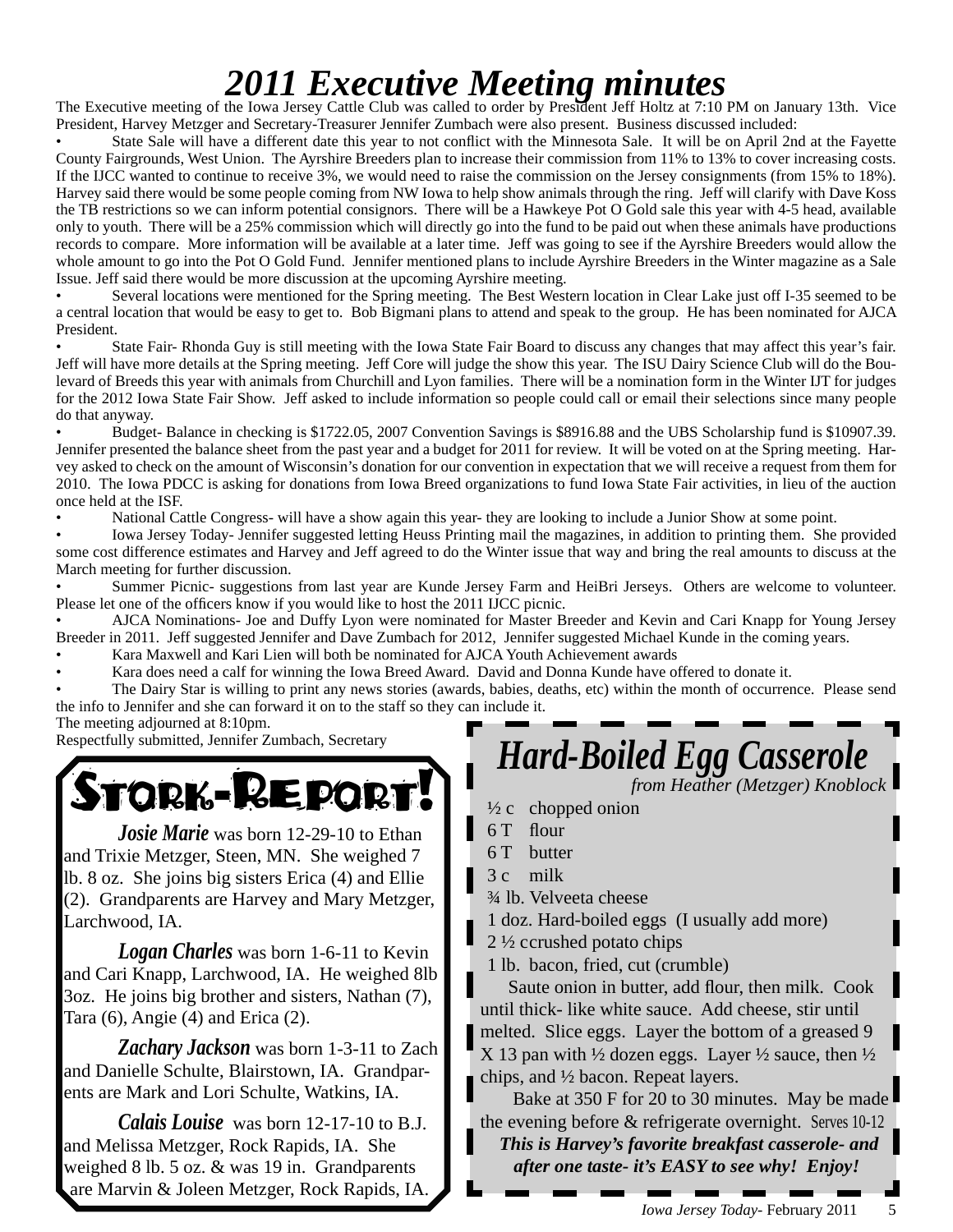

 The Hawkeye **Pot O' Gold Sale** is open to all Juniors between the ages of 7 and 20 (inclusive) on January 1 of the sale year.

 The members of the Iowa Jersey Cattle Club established the Hawkeye Pot O' Gold Sale to provide Juniors the opportunity to purchase outstanding heifers for both type and production for the foundation of their future herds and a chance to win back some of their purchase price by doing a good job of raising and milking their animal.

Twenty-five percent (25%) of the gross of these sales will be set aside as a Pot O' Gold fund. This will be awarded to the Juniors whose calves purchased in this sale have the highest Combined Fat and Protein actual pounds, provided they calve before reaching 30 months of age. Records must be made on DHIA, regularly, organized DHI or any form of test recognized by the IJCC Pot O' Gold Committee.

 All heifers must be tested in the DHI or DHIA herd owned by the purchaser, parent or legal guardian – except in the event this is not possible, a written request may be made to the Committee for permission to test the heifer in another herd in an adjoining county or area. Loss, death or transfer of ownership of any purchase before the record is completed eliminates that heifer and owner from the competition. The 1st Place animal's owner will receive 50% of the Pot O' Gold fund and the remainder of the heifers completing the contest qualifications will receive compensation. More details to follow on the percentages.

*Contact Brian Lantzky with questions or to nominate a heifer for the Sale. heibri@iowatelecom.net 563-379-1372* 

### Ranch Women

 *Dedicated to all the Ranch Women out there and to the men lucky enough to love them!*

Ranch Women are a breed that stands way apart, They are unique, resourceful and true of heart.

They might be ranching all alone or with a man they love, But either way, one thing is for sure, they have to be plenty tough.

They might be riding and roping; important skills, no doubt. But there's a lot of other ways that they partner and help out.

A Ranch Women might pay the bills and see her men get fed, Or she might be raising the kids and tucking them into bed.

She might be doctoring sick cattle and be the "On Call" vet, Or helping make hay and raking to turn it when it's wet.

There are a lot of Ranch Women working town jobs from nine to five, To help keep their family's dream of a working ranch alive.

She's a wife and mother, a lover and a keeper of the dream, She's the one you want beside you, a member of your team.

There's calving and haying and branding time with very little sleep; She learns to ride, drive tractors and trucks, and the learning curve is steep!

She can fix a fence, opens the gates, chops winter ice on the pond, And half the time the thrift store wouldn't take the clothes she has on!

She's the maker of the coffee, hearty meals, of biscuits and of beans, She cleans the house, the horse stalls, and mends the torn blue jeans.

She can saddle a horse, heel a steer, and pull the slack up tight; But she's still plenty women enough to keep her cowboy warm at night!

Those are just some of the tradeoffs that come with living this life she leads. She knows the cattle, the hay, and the newborn foal usually come before her needs, Now Her babies had better come between cattle work and ranch rodeos, And soon as she gets that baby home, it's back to work she goes.

She helps teach those kids right and wrong, and shows them how to love the land; And encourages them at an early age, to lend a helping hand.

There's droughts and floods, dust and mud, not to mention ticks and lice, There's bank notes and ranch payments, and "Honey, doesn't that new bull look nice?!"

Then, "I'll be right in," he says again, as she waits supper for hours, And he won't remember to thank her, and rarely sends her flowers.

Most Ranch Women have heard this desperate call at calving time, "Come quick, help turn and pull this calf, your hands are smaller than mine!"

And if she has a little more patience with that cow than some men do, It might be that she has a pretty good idea what that cow is going through!

The Ranch Women is a cold drink of water on a hot and dusty day, She's a welcoming pair of arms when you've been away.

"Ranch life is tough and you won't get rich", were the warning words of her mother. But she loves the land, this ranch, her life, and she'd rather have no other.

She has the sunrise on the open horizon to start her day out right, And the vibrant sunset at days end; the whip-poor-will at night.

She has prairie flowers for her garden and wildlife outside her door, She helps care for God's creations; who could ask for anything more?

Now a cowboy can make it alone in his work and in his roaming, But if he wants the Best in life, he needs a good Ranch Women!

So fellas, if you're lucky enough to have a Ranch Women like this, Don't be shy, reach out and squeeze her hand or give her a great big kiss!

Here's to Ranch Women raising the next generation of cowboys, cowgirls  $\&$ buckaroos,

The country owes you many, many Thanks, and heartfelt gratitude!

#### *Rose Z. Bacon*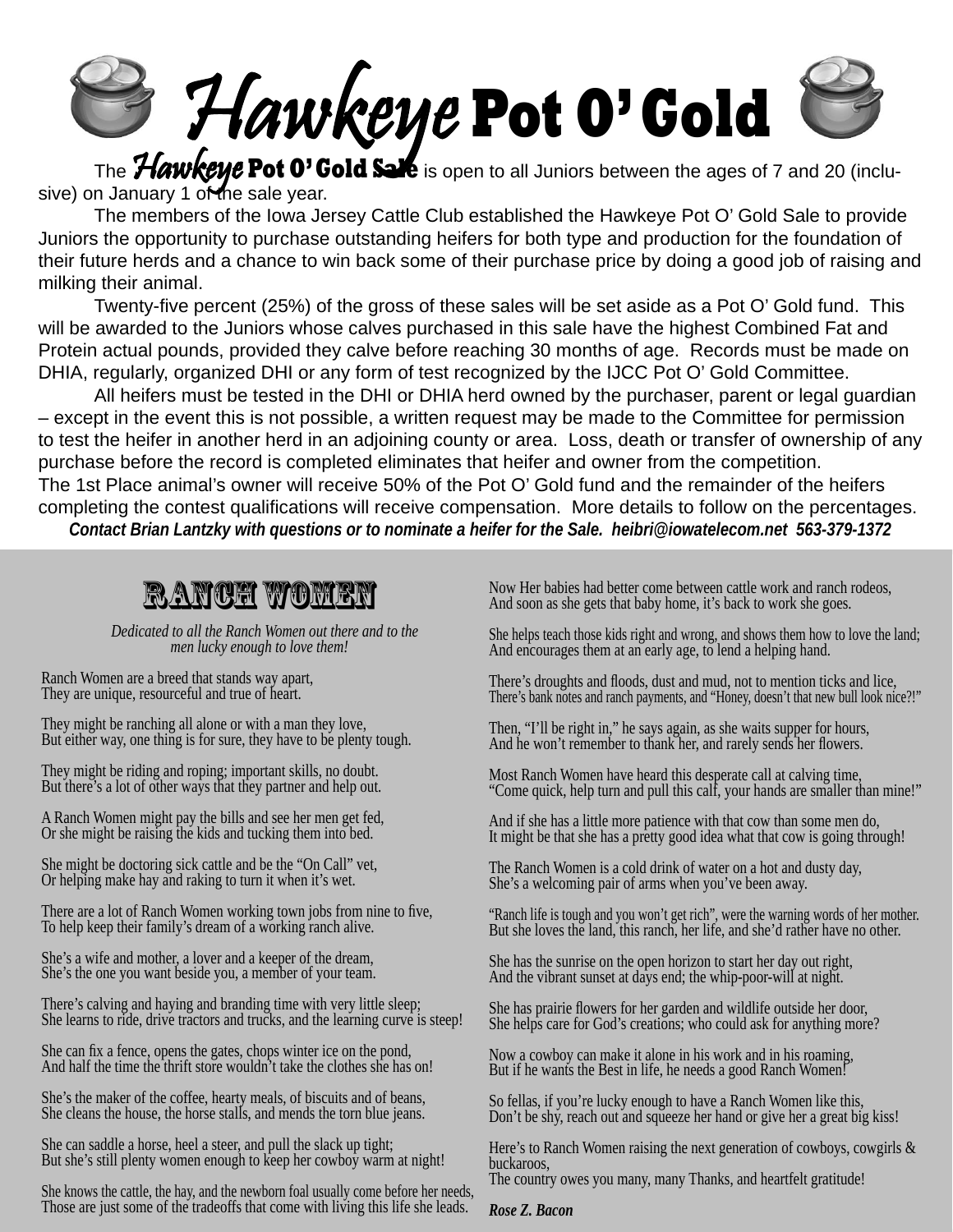# Iowa Jersey Cattle Club **Youth Awards**

- *Iowa Jersey Breed Award- Youth ages 16 to 19 encouraged to apply. The application is judged by the IJCC Executive Committee.* It is available to any IJCC Junior member who has an outstanding Jersey Youth career. *The winner of this award receives a Jersey heifer calf and is then nominated for the National Jersey Junior Achievement Contest this fall.*
- *Iowa Jersey Cattle Club Annual Memorial Scholarship* is awarded to an Iowa Jersey youth planning to or attending an institution of higher learning (two or four year school). The winner is also nominated for the National Jersey Junior Achievement Contest this fall. Applications are available upon request. *The Scholarship is \$500, paid at end of first collegiate semester.*
- *Iowa Jersey Princess* You must be between the ages of 16 and 21, and involved in raising Jerseys. As Iowa Jersey Princess, you will have the opportunity to represent the Jersey Breed in the Iowa Dairy Princess Pageant this August. You will be asked to hand out ribbons during the Iowa State Fair Junior & Open Jersey Shows and help at the State Jersey Sale. Additionally you will be eligible to represent Iowa at Louisville in November in the National Jersey Queen Contest.

### ALL STATE APPLICATIONS ARE DUE JUNE 15th. *If you are interested in applying for one of*

*the above Iowa Jersey Cattle Club Youth awards, please obtain an application online http://jerseysites.usjersey.com/ iowajerseys/activities.htm or by contacting the Jennifer Zumbach at iowajerseycattleclub@yahoo.com or 563-580-8852.* 

*You must be an IJCC Junior member- if you are not yet- send \$1 Junior Membership to IJCC- Jennifer Zumbach 3371 227th Ave. Hopkinton, IA 52237 by June 15th. All State awards will be announced at the Summer IJCC Picnic.*

### **AJCA JERSEY SCHOLARSHIP APPS. DUE JULY 1**

The AJCA Scholarship Program provides financial support for Jersey youth enrolled in colleges or universities or, in some cases, youth seeking hands-on experience in the development and management of Registered Jersey™ cattle.

 Applicants must be a junior or life member of the American Jersey Cattle Association upon submitting their application. A minimum grade point average of 2.5 (on a 4.0 scale) is required to apply for these scholarships. A copy of the applicant's high school or college transcript must be included with the application form.

 The largest award is the Russell–Malnati Scholarship for Advanced Studies of \$5,000. Undergraduate students who have completed *at least* one-half of coursework credit hours required for a degree in dairy science, animal science *(dairy emphasis)*, large animal veterinary practice, dairy production or manufacturing, or dairy product marketing, and graduate students in those program areas are eligible to apply.

The William A. Russell Memorial Scholarship of \$1,000 will be presented to a student who will begin a program of study at an accredited college or university in the fall of 2009.

The Cedarcrest Scholarship of \$1,000 will be awarded to an undergraduate or graduate student seeking a degree in large animal veterinary practice, dairy production, dairy manufacturing, or dairy product marketing.

 The V. L. Peterson Scholarship and Paul Jackson Memorial Scholarship will be awarded to students who have completed at least one year of college or university work.

 Also to be awarded is the Bob Toole Jersey Youth Award, which can be used for either college expenses or a well-defined practical experience related to breeding, developing and showing Registered Jerseys™.

Residents of Georgia, Florida, North Carolina, South Carolina, Tennessee and Virginia who are at least high school graduates, but not older than 36 years of age as of January 1, are eligible to apply for the Reuben R. Cowles Jersey Youth Award. Applicants must state whether the award money will be used for to support their education or to fund a trip to the All American Jersey Show and Sale, the AJCA-NAJ Annual Meetings or other Jersey educational activities.

Applications for the 2011-12 scholarships will be posted on the USJersey website at www. usjersey.com/Youth Program/scholarshipinfo.html.

Applications and transcripts must be received at AJCA office at 6486 E. Main Street, Reynoldsburg, OH 43068-2362 no later than July 1, 2011. For more information, contact Dr. Cherie Bayer, AJCA Director of Development, at 614/861-3636.

**MANY IOWA YOUTH HAVE RECEIVED ONE OF THE NATIONAL SCHOLARSHIPS IN THE PAST. DON'T PASS UP THIS OPPORTUNITY - APPLY TODAY!**

### *NDB Scholarship Apps. due April 15th!*

Applications are being accepted for 20 college scholarships that are awarded by America's dairy producers, through the *National Dairy Promotion and Research Board (NDB)*. NDB helps fund the programs and initiatives of Dairy Management Inc.<sup>™</sup>, which manages the national dairy checkoff program. Scholarship criteria include academic achievement, a career interest in a dairy-related discipline, and demonstrated leadership, initiative and integrity. The value of 19 of the scholarships is \$1,500. In addition, the NDB awards one \$2,500 James H. Loper Jr. Memorial Scholarship to the outstanding scholarship recipient. Supporting Points:

•Eligible undergraduate students (sophomore through senior) enrolled in college/university programs that emphasize dairy can apply.

• Majors include: communications/public relations, journalism, marketing, business, economics, nutrition, food science, and agriculture education.

• Interested students can download an application http://www.dairycheckoff. com/AboutUs/Pages/Scholarship.aspx. Completed applications and all required documentation should be submitted to the **NDB c/o Jolene Griffi n, DMI, 10255 W. Higgins Road, Suite 900, Rosemont, IL 60018-5615, by April 15.**